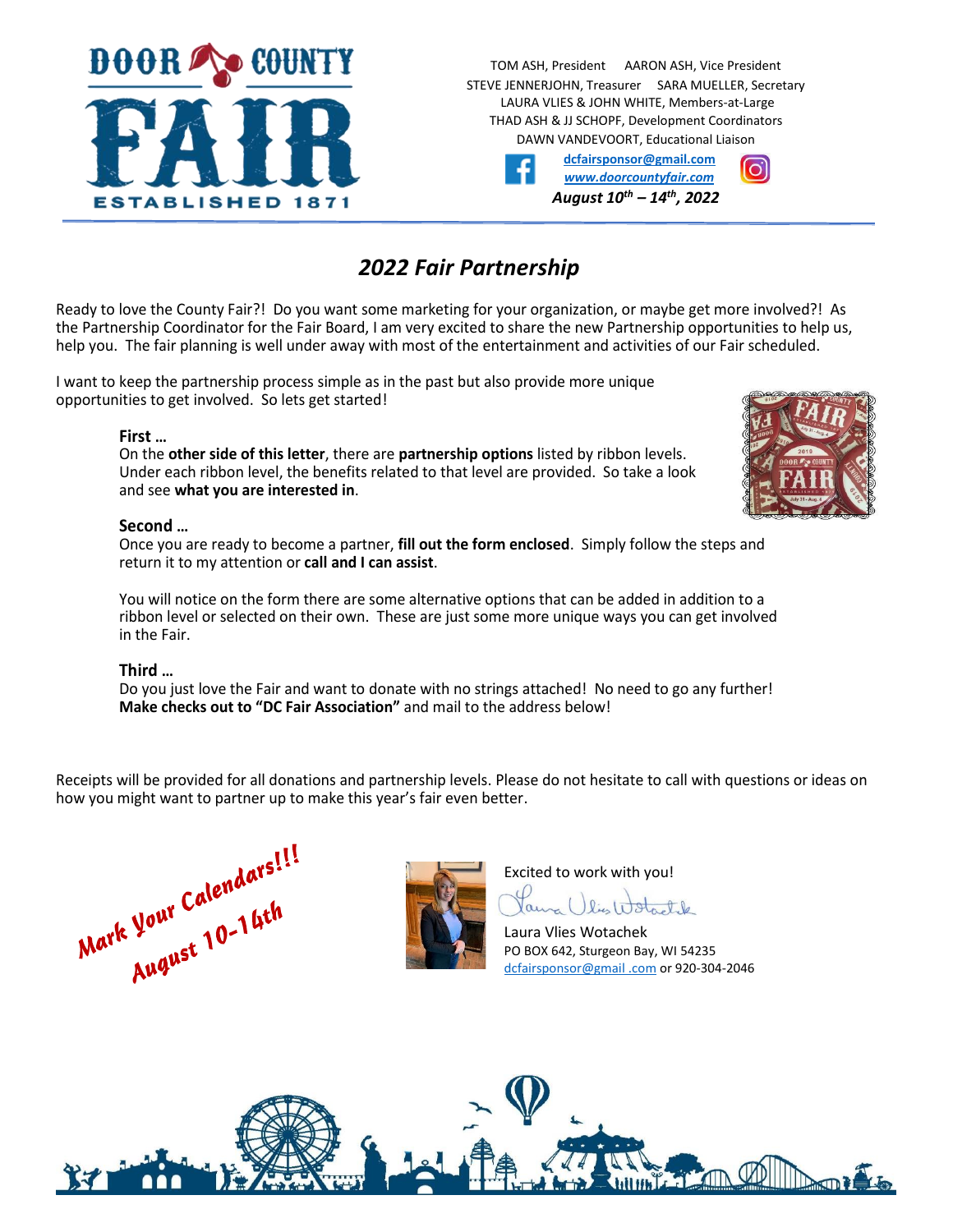

## **Door County Fair Partnership Opportunities**

*August 10th – 14th, 2022*





The Door County Fair is a nonprofit organization. It is our mission to provide education and quality entertainment and to promote agriculture, youth development, and family fun for Door County and fair-goers.

We have numerous partnership levels to choose from.

If you have an idea that does not fall under one of the partnership levels below, reach out to us and we will be happy to work with you to make your vision come to life! We value our sponsors and hope we can work on being a partner with you in 2022!

|                                                                      | <b>Ribbon Levels</b> |                |                |        |                   |                     |                   |  |  |
|----------------------------------------------------------------------|----------------------|----------------|----------------|--------|-------------------|---------------------|-------------------|--|--|
| 2022<br>Member                                                       |                      | White          | Yellow         | Red    | Blue              | Reserve<br>Champion | Grand<br>Champion |  |  |
| <b>BENEFITS of PARTNERSHIP</b>                                       |                      | Ribbon         | <b>Ribbon</b>  | Ribbon | Ribbon            | Lavender            | Purple            |  |  |
|                                                                      | $$100+$              | $$250+$        | $$750+$        |        | $$1,300+ $2,000+$ | \$2,500             | $$3,000+$         |  |  |
| Number of One-Day Pass                                               | 2                    | 2              | 4              | 6      | 10                | 12                  | 14                |  |  |
| Number of Booster Buttons / Season Pass to Fair                      | X                    | X              | $\overline{2}$ | 4      | 8                 | 10                  | 12                |  |  |
| Listed on the Partner page of Fair Website                           | X                    | X              | X              | X      | x                 | X                   | x                 |  |  |
| Provided Logo placed on Activity Boards at Fair                      |                      | $\overline{2}$ | 4              | 4      | 4                 | 4                   | 4                 |  |  |
| Intercom Announcements during Fair (Av 18k Attendees)                |                      |                | X              | X      | x                 | X                   | x                 |  |  |
| Live link on Partner page on Fair Website                            |                      |                |                | X      | x                 | X                   | x                 |  |  |
| Name or Logo on Fair letterhead until next Fair (Av 500)             |                      |                |                | X      | x                 | X                   | X                 |  |  |
| Business Name announcements at selected event *                      |                      |                |                | x      | x                 | x                   | 2                 |  |  |
| Business supplied banners (4'x8' max) displayed **                   |                      |                |                | x      | X                 | X                   | X                 |  |  |
| Moola Cash Cow Fair T-Shirts (Opportunity to win \$1,000) ***        |                      |                |                |        | x                 | 2                   | 2                 |  |  |
| Business Name on Marketing Materials (7200 Distributed in NEWI)      |                      |                |                |        | x                 | X                   | x                 |  |  |
| 10'x20' Space for your business on Midway (\$250 Value)              |                      |                |                |        | x                 | X                   | x                 |  |  |
| Announced on Radio Ad as major sponsor                               |                      |                |                |        | x                 | X                   | x                 |  |  |
| Facebook & Social Media mentions through season                      |                      |                |                |        |                   | X                   | x                 |  |  |
| Provided Logo on Posters (200 distributed throughout NEWI)           |                      |                |                |        |                   | X                   | X                 |  |  |
| "Lets Go DC" (32K FB Followers) or New Radio Interview (\$850 Value) |                      |                |                |        |                   | X                   | $\overline{2}$    |  |  |
| Provided Logo on Marketing Materials (7000 Distributed in NEWI)      |                      |                |                |        |                   |                     | X                 |  |  |
| Radio Ad & Interview (NEW Radio, The Lodge or Rewind)                |                      |                |                |        |                   |                     | X                 |  |  |

\* See Form for the naming opportunities available (Step 2).

\*\* If sponsoring a building, the banner will be placed on that building.

\*\*\* Made you look. Isn't this fun!

#### **PLEASE NOTE: Grand, Reserve, Blue and Red Ribbon Levels have limited availability.**

| We have more Partnership options for your consideration on the included form (Step 3). |                                                  |                                              |                                   |                                 |                                              |  |  |  |  |  |
|----------------------------------------------------------------------------------------|--------------------------------------------------|----------------------------------------------|-----------------------------------|---------------------------------|----------------------------------------------|--|--|--|--|--|
| A Special Thank You to our 2021 Sponsors!!                                             |                                                  |                                              |                                   |                                 |                                              |  |  |  |  |  |
|                                                                                        | Grand                                            |                                              |                                   |                                 |                                              |  |  |  |  |  |
| Quantum PC<br><b>Services</b>                                                          | Flanigan<br><b>Distributing</b>                  | Door County<br>Cooperative /<br><b>NAPA</b>  | Door County<br><b>Scrap Metal</b> | <b>Coors Light</b>              | Kay<br><b>Distributing</b>                   |  |  |  |  |  |
|                                                                                        | <b>Budweiser</b>                                 | <b>Appliance Avenue</b>                      | Royal Flush<br><b>Sanitation</b>  |                                 |                                              |  |  |  |  |  |
| <b>Blue</b>                                                                            |                                                  |                                              |                                   |                                 |                                              |  |  |  |  |  |
| <b>Renard's Artisan</b><br>Cheese                                                      | <b>Alberts Plastering</b>                        | Ahnapee Hill<br>Cleaning                     | <b>DC Veterinary</b><br>Hospital  | <b>American Foods</b><br>Group  | Cellcom                                      |  |  |  |  |  |
|                                                                                        | Nicolet National<br><b>Bank</b>                  | <b>Sunrise Hill</b><br><b>Restoration</b>    | Sonny's Pizzeria                  |                                 |                                              |  |  |  |  |  |
|                                                                                        | <b>Red</b>                                       |                                              |                                   |                                 |                                              |  |  |  |  |  |
| Countrywide<br>Construction                                                            | <b>Greenstone Farm</b><br><b>Credit Services</b> | Quitewoods RV                                | Kevin's<br>Automotive             | <b>Tyadych's Econo</b><br>Foods | C&S<br><b>Manufacturing</b>                  |  |  |  |  |  |
| <b>Rural Mutual</b><br>Insurance                                                       | <b>CP Feeds</b>                                  | <b>State Farm Ins</b><br><b>Steve Rabach</b> | <b>Bay Electronics</b>            | Triangle<br><b>Distributing</b> | C&W Auto                                     |  |  |  |  |  |
| <b>Olson Dental</b>                                                                    | <b>Innovative Printing</b>                       | Lau's<br><b>Handy Bins</b>                   | <b>Northland Steel</b><br>Company | <b>Capital Credit</b><br>Union  | <b>Keltgen Family</b><br><b>Chiropractic</b> |  |  |  |  |  |